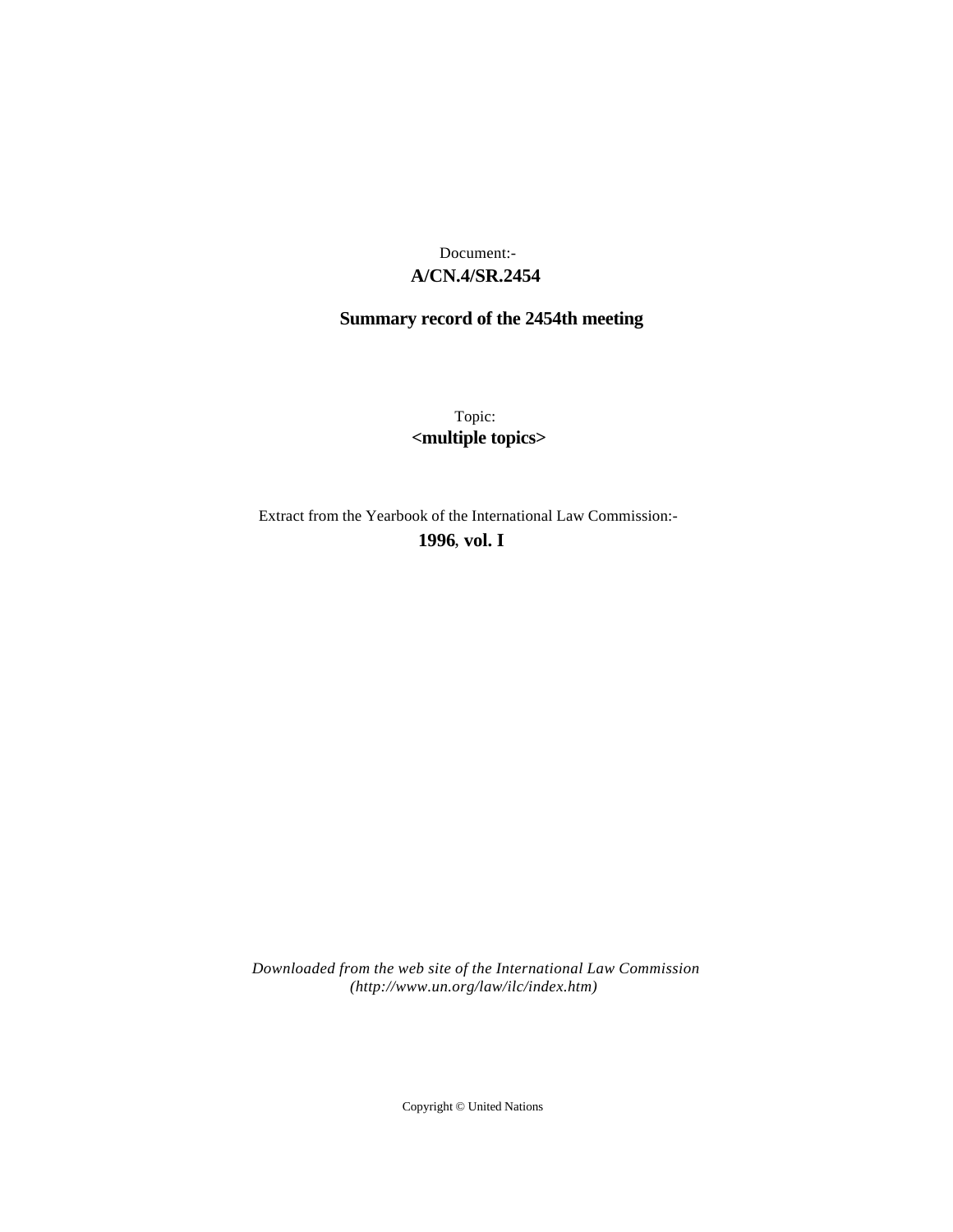82. The CHAIRMAN said it was his understanding that Mr. Villagrán Kramer agreed to his proposal being taken up at some future date.

83. Mr. VILLAGRAN KRAMER said, that if his proposal was not opened up for discussion, he would vote against the draft Code.

84. Mr. Sreenivasa RAO said that he was very much alive to the need to include crimes such as terrorism, use of mercenaries, apartheid and colonialism in the draft Code but, unfortunately, it was too late to do so. The whole question of the Code had been thrashed out over many long years of arduous work when members had all had a chance to make their positions known. It was not, however, the end of the matter but only the beginning. He therefore appealed to Mr. Villagrán Kramer not to insist on a vote.

85. Mr. VILLAGRAN KRAMER said that there were some subjects of vital importance to him and intervention was one. He could not see how intervention and drug trafficking could just be omitted from the Code, like that. He would nonetheless like to find a way out of the difficulty so as to avoid a vote. Possibly the Commission could agree on a statement reflecting an understanding that the five crimes which had been accepted were merely a beginning to the Code and not the Code in itself.

86. Mr. BENNOUNA, speaking on a point of order, said it simply was not possible to decide such a crucial matter at such a late hour. He suggested that a decision on the adoption of the draft Code should be deferred until later and that, in the meantime, further discussion should be held with Mr. Villagrán Kramer.

87. Mr. CRAWFORD said that Mr. Villagrán Kramer's concern could perhaps be met either in the commentary to the article or even by an appropriate statement made by the Chairman at the time of the adoption of the draft Code.

88. The CHAIRMAN suggested that a decision on the matter should be taken at the next meeting.

*It was so agreed.*

*The meeting rose at 1.40 p.m.* 

### **2454th MEETING**

*Friday, 5 July 1996, at 10.15 a.m.*

*Chairman:* Mr. Robert ROSENSTOCK

*Present:* Mr. Al-Baharna, Mr. Al-Khasawneh, Mr. Arangio-Ruiz, Mr. Barboza, Mr. Bennouna, Mr. Calero Rodrigues, Mr. de Saram, Mr. Eiriksson, Mr. Fomba, Mr. Giiney, Mr. He, Mr. Jacovides, Mr. Kabatsi, Mr.

Kusuma-Atmadja, Mr. Lukashuk, Mr. Mikulka, Mr. Pellet, Mr. Sreenivasa Rao, Mr. Robinson, Mr. Thiam, Mr. Tomuschat, Mr. Vargas Carreño, Mr. Villagrán Kramer, Mr. Yamada.

**Draft Code of Crimes against the Peace and Security of Mankind<sup>1</sup>**  *{continued)* **(A/CN.4/472, sect. A, A/CN.4/L.522 and Corr.l, A/CN.4/L.532 and Corr.l and 3, ILC(XLVIII)/DC/CRD.3<sup>2</sup> )**

[Agenda item 3]

CONSIDERATION OF THE DRAFT ARTICLES ON SECOND READING<sup>3</sup>  *{concluded)*

PART TWO (Crimes against the peace and security of mankind) *{concluded)*

1. The CHAIRMAN said that, if he heard no objections, he would take it that the Commission wished to adopt part two of the draft Code of Crimes against the Peace and Security of Mankind.

*Part two, as amended, was adopted.* \*

ADOPTION OF THE DRAFT ARTICLES ON SECOND READING

2. The CHAIRMAN said that the Commission had completed its second reading of the draft Code of Crimes against the Peace and Security of Mankind and could now adopt it, with the following statement:

"In order to arrive at an agreement, the Commission has considerably reduced the scope of the draft Code, which, during the first reading in 1991, contained a list of 12 categories of crimes. Certain members have expressed regret that the Code has been restricted in that manner. The Commission took such action so that the text could be adopted and receive the support of Governments. It is understood that the inclusion of certain crimes in the Code does not change the status of other crimes under international law and that the adoption of the Code does not in any way prejudice the future development of the law in this important area."

3. He said that, with that statement, if he heard no objections, he would take it that the Commission wished to adopt on second reading the draft Code of Crimes

<sup>\*</sup> See 2464th meeting, para. 71.

<sup>&</sup>lt;sup>1</sup> For the text of the draft articles provisionally adopted on first reading, see *Yearbook . . . 1991,* vol. II (Part Two), pp. 94 et seq.

<sup>2</sup> Reproduced in *Yearbook . . . 1996,* vol. II (Part One).

 $3$  For the text of draft articles 1 to 18 as adopted by the Drafting Committee on second reading, see 2437th meeting, para. 7.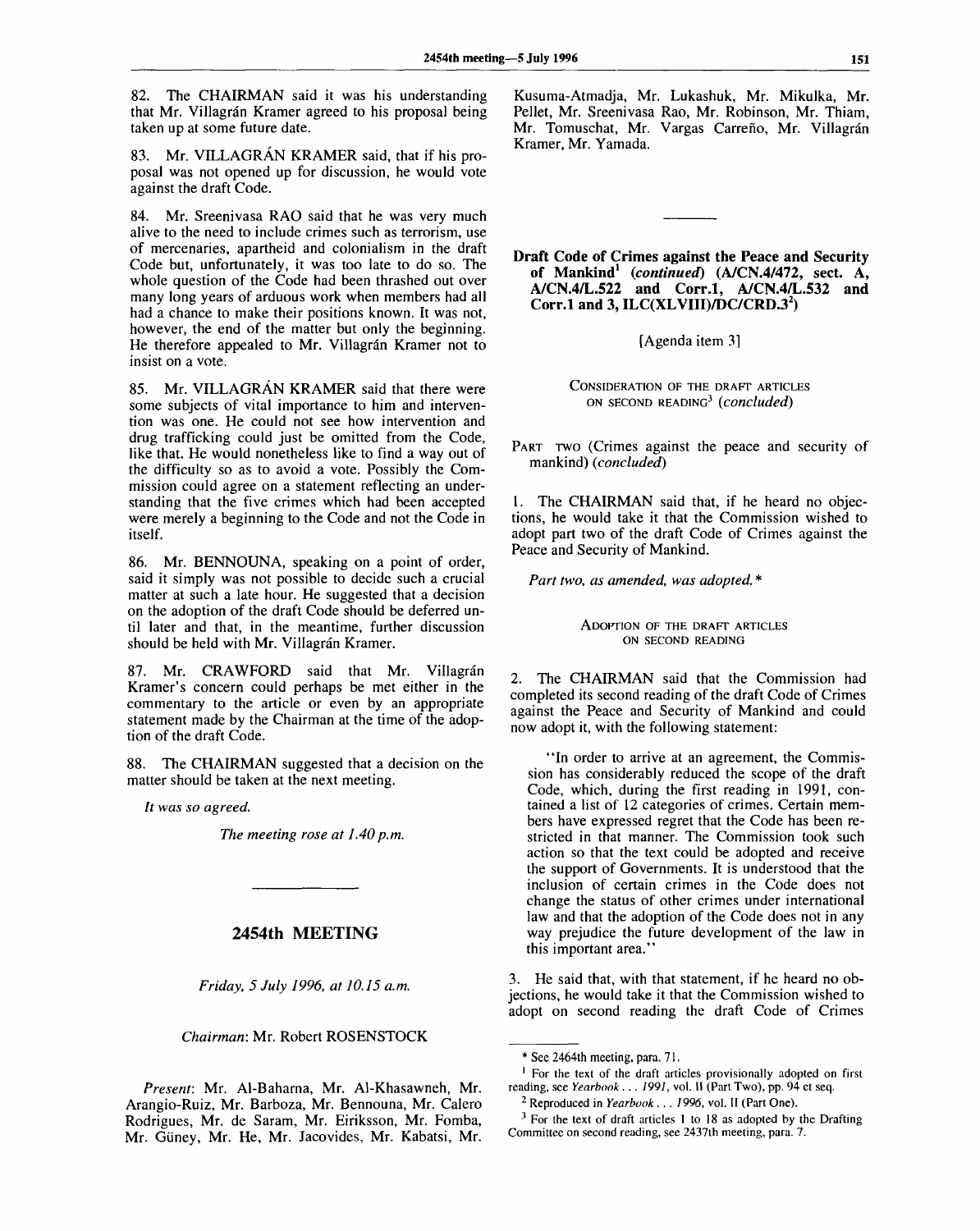against the Peace and Security of Mankind as a whole, as amended.

// *was so decided.*

*The draft Code of Crimes against the Peace and Security of Mankind, as a whole, as amended, was adopted on second reading. \*\**

TRIBUTE TO THE SPECIAL RAPPORTEUR

4. The CHAIRMAN said that, in accordance with the practice of the Commission and in order to give official recognition to the special contribution which the Special Rapporteur, Mr. Doudou Thiam, had made to the work done by the Commission on the draft Code, he proposed that it should adopt a draft resolution, which read:

*"The International Law Commission,*

"Having adopted the draft Code of Crimes against the Peace and Security of Mankind,

"Expresses to the Special Rapporteur, Mr. Doudou Thiam, its deep gratitude for and its warmest congratulations on the exceptional contribution he has made to the preparation of the draft Code through his devotion and tireless efforts and for the results he has achieved in his work on the articles of the draft Code of Crimes against the Peace and Security of Mankind."

5. The CHAIRMAN said that he took it that the Commission wished to adopt the draft resolution by consensus.

*It was so decided.*

6. Mr. THIAM (Special Rapporteur) said that he was very moved by the tribute just paid to him by the Commission. He in turn wished to thank the Chairmen of the successive Drafting Committees and all his collaborators, without whose devotion the work on the draft Code could not have been successfully completed.

7. The CHAIRMAN said that the Commission still had to recommend to the General Assembly the form that the Code should take and the modalities of its adoption. Consultations in that regard would take place among the members of the Commission.

#### **Visit by a member of the International Court of Justice**

8. The CHAIRMAN welcomed Mr. Ferrari Bravo, a Judge of the International Court of Justice.

#### **State responsibility** *(continued)\*\*\** **(A/CN.4/472/ Add.l, sect. C, A/CN.4/476 and Add.l,<sup>4</sup> A/CN.4/L.524 and Corr.2)**

[Agenda item 2]

Draft articles of parts two and three<sup>s</sup> proposed by THE DRAFTING COMMITTEE<sup>6</sup>  *(continued)*

PART TWO (Content, forms and degrees of international responsibility) *(continued)\*\*\**

CHAPTER I (General principles)

ARTICLE 36 (Consequences of an internationally wrongful act),

ARTICLE 37 *(Lex specialis),*

ARTICLE 38 (Customary international law),

ARTICLE 39 (Relationship to the Charter of the United Nations) and

ARTICLE 40 (Meaning of injured State) *(concluded)\*\*\**

9. The CHAIRMAN invited the Commission to conclude its consideration of chapter I of part two.

10. Mr. ARANGIO-RUIZ said that he still had reservations about article 39, whose deletion he had proposed unsuccessfully (2452nd meeting). At that time, he had abstained in the vote on the amendment to that article proposed by Mr. Bennouna because it had seemed dangerous to him to include an express reference to the Charter of the United Nations just in the context of State responsibility. Adding a special rule on responsibility would pave the way for a new interpretation of the Charter, whereas Article 103 of the Charter would suffice. He also stated that he was unable to join the Chairman in his welcome to the visitor.

11. Mr. BARBOZA said that the reasons that had made him express his opposition to article 36 [1], paragraph 2, still existed. That paragraph provided that, despite the legal consequences referred to in paragraph 1, the State which had committed an internationally wrongful act still had to perform the obligation it had breached. That provision was not convincing because, once it had been breached, an obligation could no longer be performed. The breach itself gave rise to new obligations in accordance with what were known as secondary rules. That distinction between primary and secondary rules was a conceptual framework which the Commission had been using profitably for a long time.

12. An obligation was a legal link between two subjects of law. Its content was variable, but its principle was clearly the relationship established between the two

<sup>\*\*</sup> Subsequently, the wording of article 7 (renumbered as article 8) was amended (see 2465th meeting, paras. 1-4) and a new subparagraph was added to article 17 (renumbered as article 18) (see 2464th meeting, paras. 49 et seq.).

<sup>\*\*\*</sup> Resumed from the 2452nd meeting.

<sup>4</sup> Reproduced in *Yearbook . . . 1996,* vol. II (Part One).

<sup>&</sup>lt;sup>5</sup> For the texts of articles 1 to 35 of part one, provisionally adopted on first reading at the thirty-second session, see *Yearbook*. . . *1980,* vol. II (Part Two), pp. 30 et seq.

<sup>&</sup>lt;sup>6</sup> For the text of the articles of parts two and three, and annexes I and II thereto, proposed by the Drafting Committee at the forty-eighth session, see 2452nd meeting, para. 5.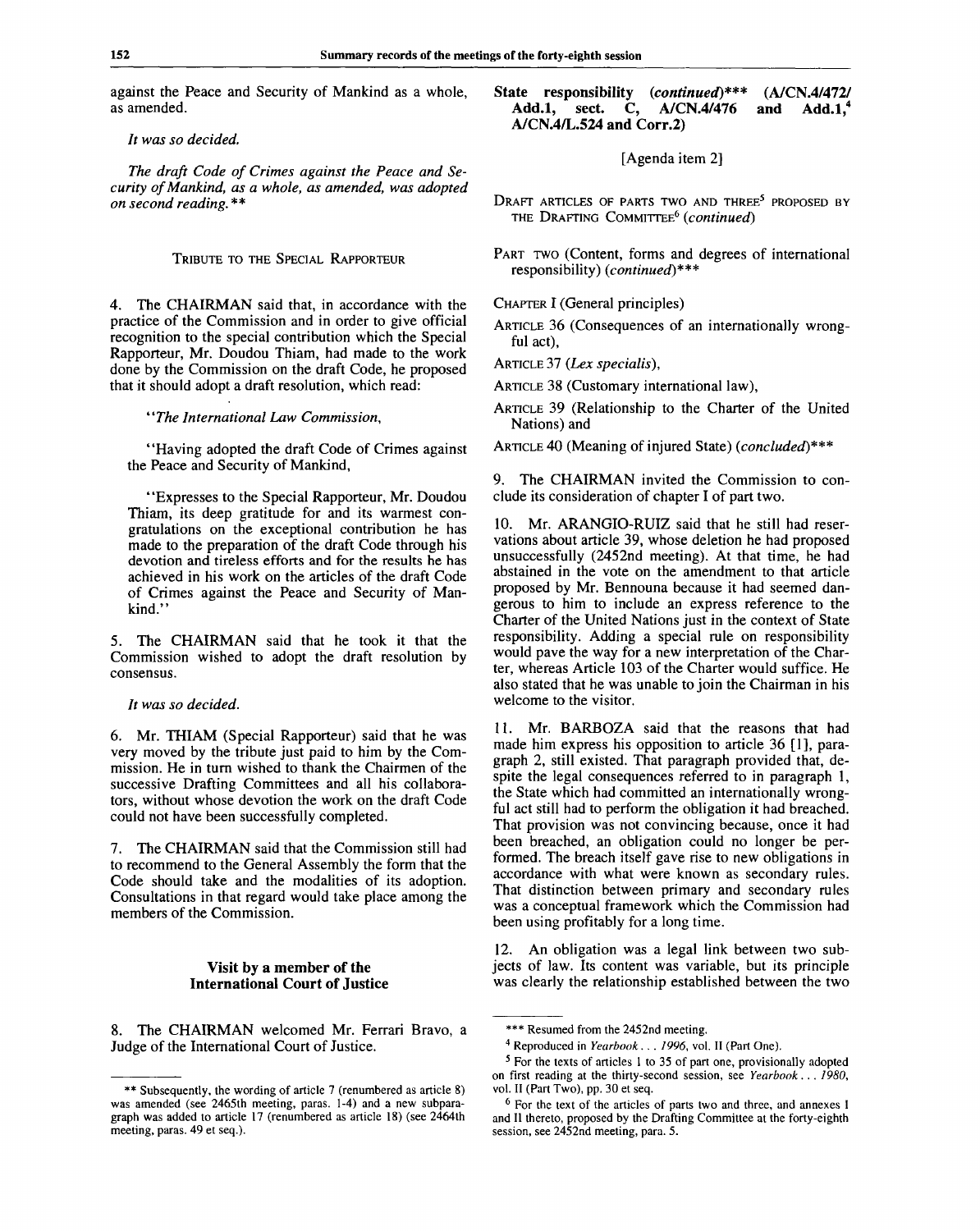subjects for a certain service. If that primary obligation was breached, the obligation of reparation came into play and it was entirely different, if only because it represented a penalty, not a service voluntarily provided. The content of that obligation was also different from that of the primary obligation. According to the rule arising out of the 1928 decision by PCIJ in the *Chorzow Factory* case,<sup>7</sup> the breach of a primary obligation had effects which had to be wiped out entirely. To that end, the fulfilment of the primary obligation was not enough because the breach had given rise to new obligations. Thus, if the primary obligation had been to pay a certain amount on a particular date, in the event of failure, interest would also have to be paid by virtue of a new obligation.

13. In conclusion, he maintained that article 36 [1], paragraph 2, made the Commission's conclusions less clear because it stated that, following a breach of the obligation, there was still a legal link which had, however, by definition, already been broken. Primary rules were thus creeping into the realm of secondary rules. The distinction between the two was not a mere artifice, but a fact.

14. Mr. de SARAM, referring to the footnote to article 40 [5], which corresponded to the word "crime" in paragraph 3, and according to which "alternative phrases" could be "substituted" for that term, said that, whatever phrase was chosen, it must correspond exactly to what was stated in article 19, paragraph 2, which referred to the breach of an "international obligation . . . essential for the protection of fundamental interests of the international community".

15. The CHAIRMAN said that, if he heard no objection, he would take it that the Commission wished to adopt chapter I (articles 36 to 40) of part two.

*Chapter I (articles 36 to 40) of part two was adopted.*

CHAPTER II (Rights of the injured State and obligations of the State which has committed an internationally wrongful act)

ARTICLE 41 (Cessation of wrongful conduct),

ARTICLE 42 (Reparation),

ARTICLE 43 (Restitution in kind),

ARTICLE 44 (Compensation),

ARTICLE 45 (Satisfaction), and

ARTICLE 46 (Assurances and guarantees of nonrepetition)

16. Mr. CALERO RODRIGUES (Chairman of the Drafting Committee), in introducing part two, chapter II, said it contained articles 41 to 46, adopted by the Commission at its forty-fifth session.<sup>8</sup>

17. He said that the title of article 41 [6] (Cessation of wrongful conduct) described its content accurately. The Drafting Committee had not made any changes in that article.

18. Article 42 [6 *bis]* (Reparation) provided that the injured State was entitled to obtain reparation, four forms of which were defined and detailed in the four articles that followed. The Drafting Committee had simply made a minor change in paragraph 1. He was, however, proposing the addition of a new paragraph 3. During the debate on the consequences of crimes, the question had been raised whether a general limit, which would be applicable to both delicts and crimes, should be placed on full reparation. Opinion in the Drafting Committee had been divided on that point.

19. For some members of the Drafting Committee, no form or quantum of reparation should deprive the population of the author State of its means of subsistence. In fact, wrongful acts were often committed by the elite or by the leaders of a State without the population participating or being in a position to prevent those acts. Other members had referred to State practice and cited article 42 [6 *bis],* paragraph 1, which mentioned "full reparation". They had noted that the articles on restitution in kind (art. 43 [7]) and satisfaction (art. 45 [10]) already set limits on reparation. In addition, they did not see how, in principle, full reparation could deprive a population of its means of subsistence. If the amount of the compensation were extremely high, payment methods could be agreed on which would avoid that harm. Moreover, the point of view on which the new paragraph 3 was based took account only of the harmful effects which full reparation might have on the population of the wrongdoing State and neglected any harm to the population of the injured State that might result from less than full reparation.

20. The majority opinion had prevailed and the Drafting Committee had added a new paragraph to article 42 [6 *bis],* which he read out. The Commission should bear in mind that some members of the Drafting Committee had expressed reservations about the text.

21. The other articles in chapter II, articles 43 (restitution in kind), 44 (compensation), 45 (satisfaction) and 46 (assurances and guarantees of non-repetition) had not been changed by the Drafting Committee.

22. Mr. ARANGIO-RUIZ said that he had some reservations about article 42 [6 *bis]* and, consequently, about the articles following it, as a result of the problem of fault on the part of the wrongdoing State.

23. Although fault was not necessarily a *sine qua non* condition of wrongfulness, it played an important role with regard to both the substantive and the instrumental consequences of an internationally wrongful act. It followed that neither the introductory provision before the Commission in article 42 [6 *bis],* nor those covering the various forms of reparation nor even the articles on countermeasures could properly ignore such a fundamental element, one that characterized most internationally wrongful acts. The notion of fault was surely relevant when moving from the merely preliminary stage of determining wrongfulness to the stage at which the

<sup>7</sup>  *Factory at Chorzow, Merits, Judgment No. 13, 1928, P.C.I.J., Series A, No. 17.*

<sup>&</sup>lt;sup>8</sup> See 2436th meeting, footnote 3.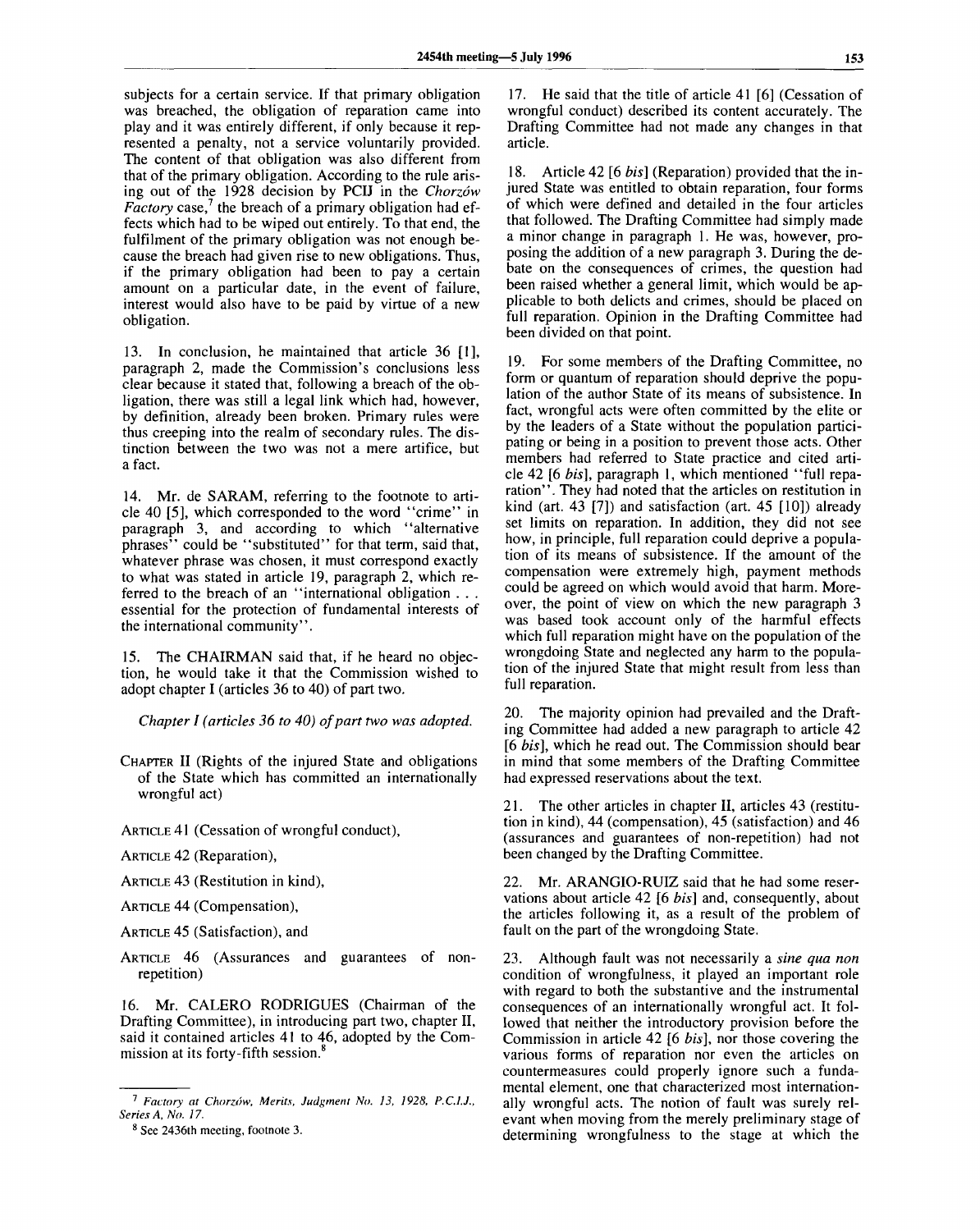degree of responsibility must be identified. The degree of responsibility could not depend exclusively on the physical, material or objective aspects or elements of the infringement of an international obligation. It depended largely on that element of fault which was called the "subjective" or "psychological" element.

24. From the total absence of fault to such a diversity of variables as those represented by minor fault *(culpa levissima),* negligence and *dolus* (wilful intent), there were as many degrees as in the gravity of the internationally wrongful act. To leave that element out of any consideration of the articles under discussion was not only more serious than to leave a gap for States parties or a conciliation commission, arbitrator or judge to fill but would also mean incorporating a gross ambiguity, particularly as part one did not make any mention at all of fault. To ignore that element in part two could be understood as a negative indication, preventing any consideration of the subjective element either by States or by international bodies involved in dispute settlement.

25. That gap was made even more manifest, if possible, by the fact that article 42 [6 *bis],* paragraph 2, indicated that the negligence or the wilful intent or omission of the injured State was an element that should condition the quality and the quantity of reparation. That provision seemed to take the Commission back to the time when the whole draft had been intended to cover exclusively the responsibility of States for injuries to alien nationals. Moreover, it made article 42 [6 *bis]* appear extremely unbalanced: was it intended to codify the responsibility of the wrongdoing State or that of the injured State? It was not appropriate to refer to the fault, the negligence or the wilful intent of the injured State without referring to those of the wrongdoing State.

26. The problem was aggravated by the fact that there was no mention in article 19 of part one (International crimes and international delicts) of wilful intent, despite the fact that it was difficult to conceive of any one of the crimes referred to in that article as not being characterized by wilful intent. Considering that delicts and crimes were obviously placed along a continuum proceeding from faultless wrongful acts to wrongful acts with a greater or lesser degree of fault, it was strange to move from total non-consideration of fault to the inevitably implied relevance of the gravest degree of fault, namely, *dolus,* in the case of crimes. The law, any more than nature, did not jump over things *(Natura nonfacit saltus).*

27. It would be even more awkward if the footnote to the term "international crime" in article 40 [5], paragraph 3, was adopted. How could account be taken of an especially serious internationally wrongful act unless account was taken of its subjective aspect, namely, wilful intent, which would no longer be covered without the use of the word "crime", in which it was implicit?

28. He had drawn the Commission's attention more than once to the importance of the role of fault in the determination of the degree of responsibility for, and thus of the consequences of, an internationally wrongful act.

29. By way of evidence, he would confine himself to citing his eighth report (A/CN.4/476 and Add.l), particularly the paragraphs on the role of fault in general and in connection with satisfaction and on proportionality in chapter II.

30. Sooner or later, when the work had reached the stage of second reading or of a diplomatic conference to adopt a convention on State responsibility, everyone would realize that provisions on so-called "liability" for injurious consequences arising out of acts not prohibited by international law would have to be part of, and flow into, the draft on State responsibility and the convention to be adopted on that subject. He had made that point on only one  $\alpha$  occasion<sup>9</sup> in order not to give the impression that he wanted to steal the topic for which Mr. Barboza, Special Rapporteur on the topic of international liability for the injurious consequences of acts not prohibited by international law, was responsible. At that future stage, in any event, it would have to be acknowledged that fault was an essential element in determining the various degrees of responsibility. It was therefore essential to refer to fault in the draft, at least within the framework of parts two and three.

31. Mr. CALERO RODRIGUES (Chairman of the Drafting Committee) said he was aware that Mr. Arangio-Ruiz had always attached great importance to the concept of fault. He had no doubt that many jurists would agree with him that that aspect should have been developed more fully in the draft articles. He recalled, however, that article 42 [6 *bis]* had been adopted, not at the current session, but at the forty-fifth session in 1993. At that time, Mr. Arangio-Ruiz, as Special Rapporteur on the subject, had been involved in the work of the Drafting Committee that had prepared the article. He had thus had ample time to set out his arguments and formulate reservations. At the current stage of work, comments made in plenary for inclusion in the summary record should be as concise as possible. Proposals aimed at amending a text that had already been adopted should be formulated in extremely clear language and not in general terms.

32. Mr. BARBOZA said that, without wishing to enter into polemics with Mr. Arangio-Ruiz, he was extremely surprised to hear him drawing a link with the topic of international liability for the injurious consequences of acts not prohibited by international law. On the occasion of the United Nations Decade of International Law,<sup>10</sup> he had written an article<sup>11</sup> intended specifically to demonstrate the many differences between State responsibility and international liability for injurious consequences arising out of acts not prohibited by international law. He invited the members of the Commission to consult that article.

33. Mr. PELLET said that, having been personally involved in the preparations for the United Nations Decade of International Law, he had had the privilege of reading the excellent article by Mr. Barboza and would suggest

<sup>9</sup>  *Yearbook . . . 199],* vol. I, 2227th meeting, pp. 128 to 130, paras. 12 to 31.

<sup>&</sup>lt;sup>10</sup> See 2433rd meeting, footnote 2.

<sup>11</sup>  *"Sine delicto* (causal) liability and responsibility for wrongful acts in international law", *International Law on the Eve of the Twenty-first Century: Views from the International Law Commission* (United Nations publication, Sales No. E/F.97.V.4).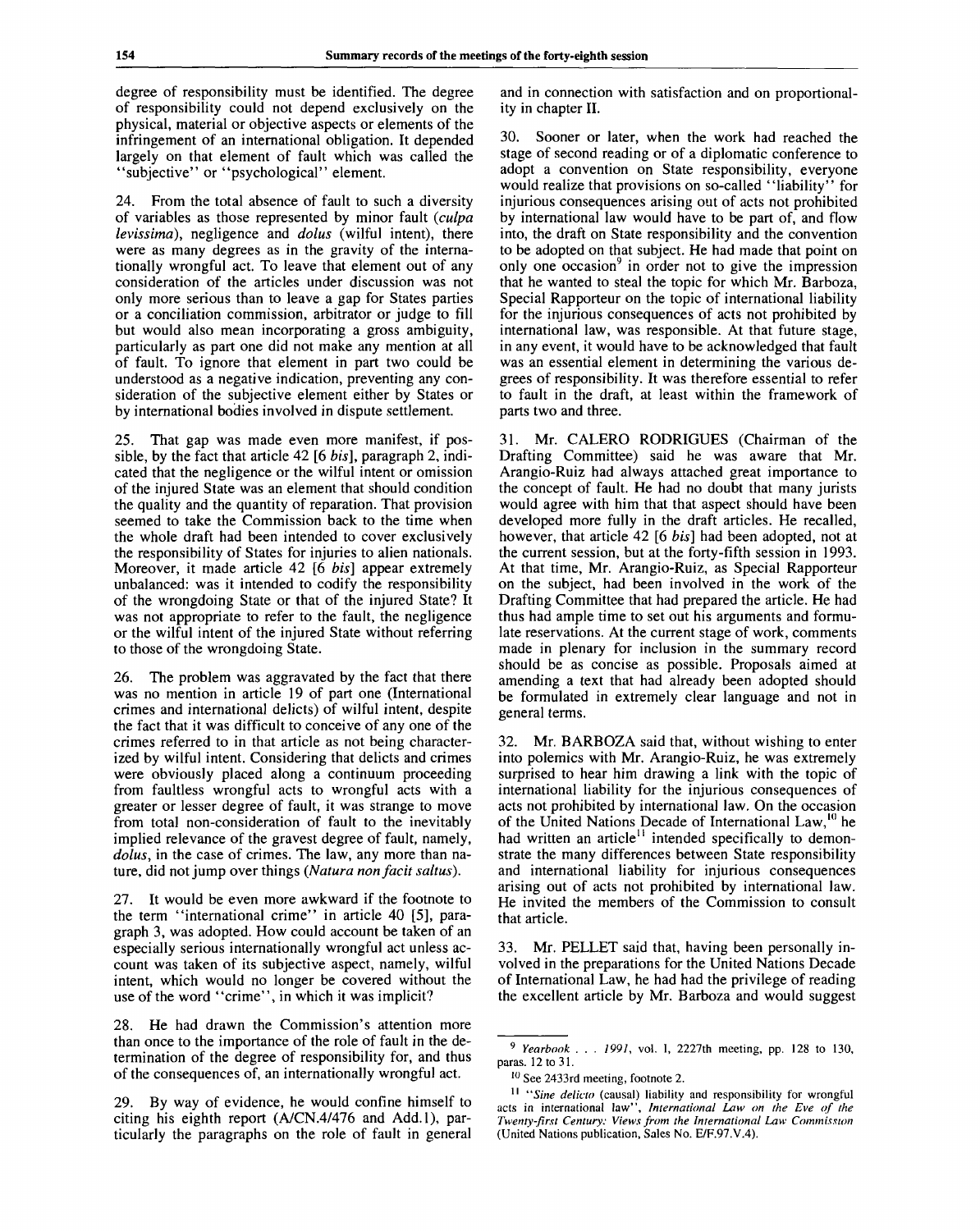that copies should be distributed to the members of the Commission.

34. He had two comments to make on the articles of chapter II now under consideration. Unlike Mr. Arangio-Ruiz, he thought that the concept of fault must in fact be excluded from everything relating to delicts, for it had nothing to do with the international responsibility of a State. It could come into play only in respect of crimes. In more general terms, articles 42 [6 *bis]* and 45 [10] suffered from being too concise and did not correspond to what had been expected of the Commission. A genuine code on reparation should have been developed and more specific indications given to States on the consequences of responsibility.

35. Mr. VILLAGRAN KRAMER said he shared the reservations which the Chairman of the Drafting Committee had expressed about article 42 [6 *bis],* paragraph 3. Although he had no formal objection to that paragraph, he questioned the Commission's decision to place general limitations on the concept of full and complete reparation as applied both to delicts and to crimes.

36. Jurists were, of course, all influenced by the legal regime of the country in which they had been born. However, the Latin American countries were trying to free themselves from the system of Roman law and he did not think that it was necessarily appropriate for the Commission to let itself be guided by that system in its work on the codification of the rules of international law.

37. Mr. ARANGIO-RUIZ said that, at the risk of contradicting the Chairman of the Drafting Committee, the issue of fault had never actually been dealt with as it should have been in part two of the draft. Each time he had raised the issue, the Commission had tried to find ways of evading or ignoring it by using arguments already put forward in connection with part one, which was totally different.

38. He had therefore had to explain his position again and to recall that, in chapter II of his eighth report, he had given serious consideration to the problem in two separate contexts. He regarded the fact that that dimension had not been taken into consideration in part two as a regrettable failing and a source of ambiguity and he was fully entitled to express that view so that it would be reflected in the summary record.

39. The current discussion of the articles on State responsibility was, moreover, the last opportunity he would have to express himself on the subject in the Commission. As everyone knew, he would be deprived of the possibility of participating in the future work on the topic owing to a so-called age limit, which existed neither in Italian law nor in the United Nations and was being arbitrarily applied to him. Without going into personal considerations, he wished to say that that measure, which was unprecedented in the history of the Special Rapporteurs of the Commission, appeared to be based on tactical reasons which he preferred not to go into at length. It had prompted a protest resolution from the faculty of law of the University of Rome, La Sapienza, to which he had the honour to belong. In any event, the situation forced him to seize his last opportunity as a member of the Commission to express the viewpoints

that he considered important for the future of the codification and progressive development of the international law of State responsibility.

40. Mr. BENNOUNA said that he agreed with Mr. Pellet's analysis of the articles under consideration. While it was useful to speak of negligence or of a deliberate act or omission, the idea of fault had no place in the chapter under consideration.

41. The CHAIRMAN, speaking as a member of the Commission, said he had serious reservations about article 42 [6 *bis],* paragraph 3.

42. Mr. Sreenivasa RAO said that he shared Mr. Pellet's view and, in a way, that of Mr. Arangio-Ruiz as well: the articles under consideration were inadequate. The various consequences referred to in chapter II were presented in a manner that was both too logical and too semantic and did not reflect the true situation. As they stood, the articles would be difficult to implement in practice.

43. The CHAIRMAN said that, if he heard no objection, he would take it that the Commission wished to adopt chapter II (articles 41 to 46) of part two.

*Chapter II (articles 41 to 46) of part two was adopted.*

CHAPTER III (Countermeasures)

44. Mr. CALERO RODRIGUES (Chairman of the Drafting Committee) introduced chapter III of part two, comprising articles 47 [11] to 50 [14] .

45. He said that article 47 (Countermeasures by an injured State) corresponded to the former article 11 adopted by the Commission without a commentary at its forty-sixth session.<sup>12</sup> The Drafting Committee had made no changes in the article, which provided for the right of an injured State to take countermeasures subject to certain conditions specified in the three following articles.

46. Article 48 (Conditions relating to resort to countermeasures) corresponded to the famous article 12, which had shuttled between the Commission and the Drafting Committee since the forty-fifth session in 1993, when it had first been referred to the Commission by the Drafting Committee.<sup>13</sup> At the forty-sixth session, the article had been referred back to the Drafting Committee, on the understanding that, if reformulation of the article proved impossible, the text adopted by the Drafting Committee at the forty-fifth session would form the basis for action by the Commission. The Commission had taken no action on the article at the forty-sixth or fortyseventh sessions.

47. At the present session, however, the Drafting Committee had been directed to consider all articles in parts two and three for the purposes of their adoption on first

 $12$  For the text of articles 11, 13 and 14 of part two provisionally adopted by the Commission at its forty-sixth session, see *Yearbook . .. 1994,* vol. II (Part Two), pp. 151-152, footnote 454.

 $13$  For the text of article 12 of part two, as adopted by the Drafting Committee, see *Yearbook.* . . *1993,* vol. I, 2318th meeting, para. 3.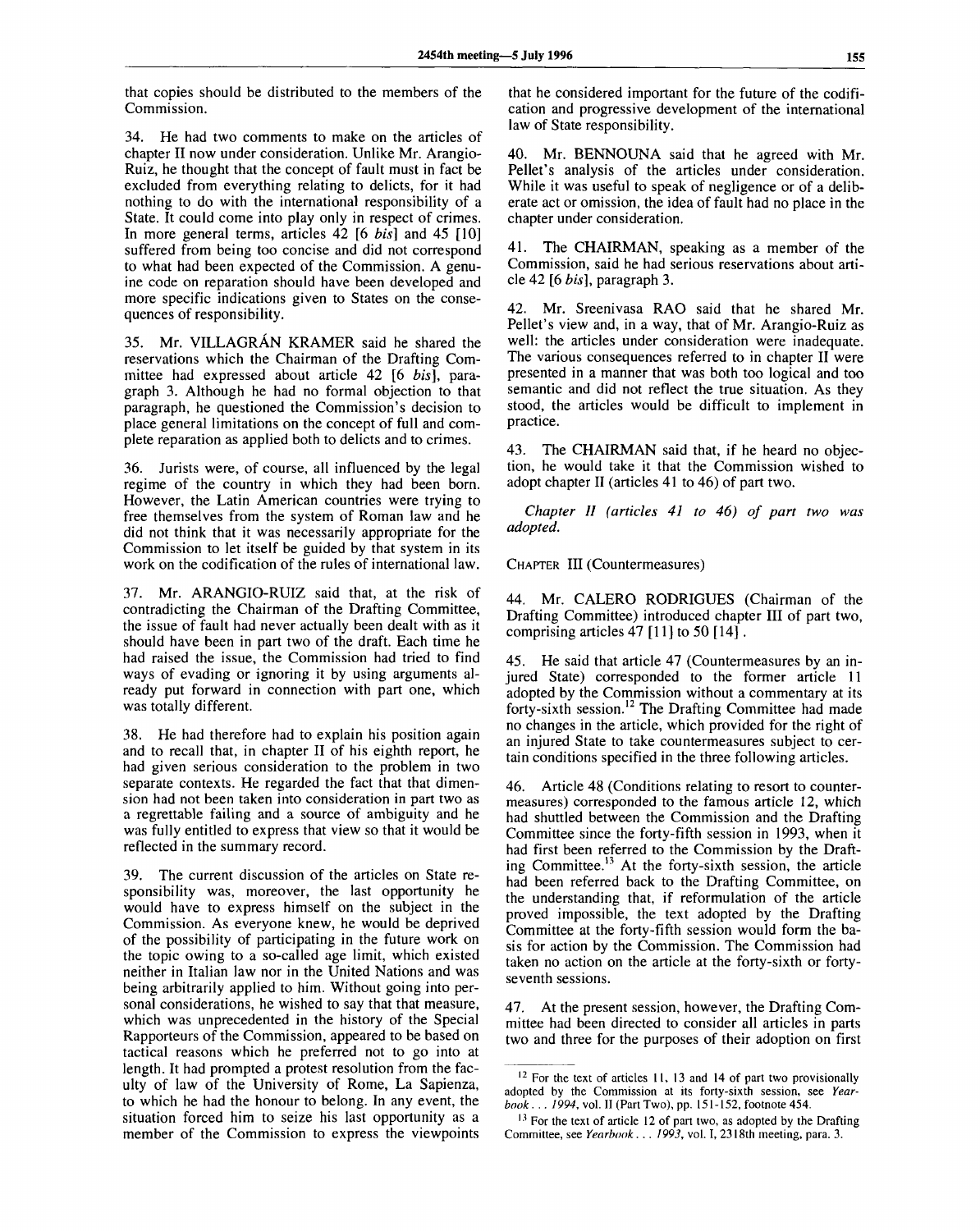reading. It had therefore reviewed article 48 [12]. In the light of the decision taken by the Commission at its forty-sixth session,<sup>14</sup> it had taken the view that it should not attempt a substantive revision of the article, but should confine itself to bringing the text up to date because of the adoption, at the forty-seventh session, of part three on the settlement of disputes.<sup>15</sup> Consequently, paragraphs 1 and 2 of the article had been revised.

48. As already indicated by the two previous Chairmen of the Drafting Committee, the text of article 48 [12] was the result of a compromise. It represented an attempt to strike a fair balance between the interests of the injured State and the wrongdoing State. Thus, paragraph 1 said that the injured State which had taken countermeasures continued to be bound by its obligations in relation to dispute settlement procedures.

49. Paragraph 2 stipulated that, provided that the wrongful act had ceased, the right of the injured State to take countermeasures was suspended when and to the extent that the dispute was submitted to a tribunal which had the authority to issue orders binding on the parties.

50. Lastly, paragraph 3 provided that the suspension of the right to take countermeasures would terminate if the wrongdoing State failed to honour a request or order from the tribunal to which the dispute had been submitted.

51. Before going on to introduce articles 49 [13] and 50 [14], he asked whether there were any comments on articles 47 [11] and 48 [12].

ARTICLE 47 (Countermeasures by an injured State) and

ARTICLE 48 (Conditions relating to resort to countermeasures)

52. Mr. PELLET said that chapter III as a whole was very questionable and that he would vote against it if it was put to the vote, as he hoped it would be. Article 47 [11] in particular was disastrous because it was based on the principle that the injured State had a right to take countermeasures. In practice, it was obviously the most powerful States that would have that option and the provision thus amounted to proclaiming a real "law of the jungle". Article 48 [12] was supposed to mitigate that right, but a close look showed that the conditions it set were not basic conditions. The only limit on the right to resort to countermeasures lay in article 49 [13] on proportionality.

53. Mr. BENNOUNA said that he basically agreed with Mr. Pellet's reservations and would willingly dispense with all of chapter III, the effect of which was, in a sense, to "legalize" countermeasures. In reply to those who said that account must be taken of realities, he would say that he preferred to reject the reality of the balance of power. He, too, would like the adoption of chapter HI to be put to the vote.

54. If the Commission finally decided to maintain the chapter, he would like to make two proposals. The first related to article 47 [11] , in which the words "As long as the State which has committed an internationally wrongful act" were far too affirmative. It would be better to use the words: "As long as the State which is presumed to have committed" or "accused of having committed".

55. His second proposal related to article 48 [12], paragraph 1, in which it would be necessary to introduce the idea, that, prior to taking countermeasures, the injured State should first try to negotiate. The beginning of the paragraph might read: "Prior to taking countermeasures, an injured State shall fulfil the obligation to negotiate provided for in article 54 . . . ".

56. Mr. KABATSI said that he shared the reservations expressed by Mr. Pellet and Mr. Bennouna. He was totally opposed to legalizing unilateral self-help at the international level by one State against another, as that would only serve the interests of the strong against the weak and the rich against the poor, whereas, the socalled safeguards contained in articles 48 [12], 49 [13] and 50 [14] did not really deserve to be described as such. The only genuine safeguards would be prior ones, for example, of the kind proposed by Mr. Bennouna.

57. Having said that, he knew that chapter III existed and all members who were opposed to it had had several occasions to state their point of view. He would personally address himself particularly to the last part of paragraph 2 of article 48 [12], which read: "and the dispute is submitted to a tribunal which has the authority to issue orders on the parties". That part of the sentence was unnecessary and would further aggravate the situation of the State against which the countermeasures were directed. Paragraph 2 already made the suspension of the right of the injured State to take countermeasures subject to two preconditions: that the internationally wrongful act had ceased and that the dispute settlement procedure referred to in paragraph 1 was being implemented in good faith by the State which had committed the internationally wrongful act. Accordingly, he doubted the appropriateness of setting a third condition the effect of which would be to give more time to the State taking countermeasures, since establishing a tribunal, particularly a special one was bound to take time. He therefore proposed that the last part of paragraph 2 of article 48 [12] should simply be dropped.

58. Mr. ARANGIO-RUIZ said that he was flabbergasted by the statements of Mr. Pellet and Mr. Bennouna. Recalling the history of the provisions relating to countermeasures, he said that, when the time had come for him, as Special Rapporteur, to deal with the instrumental consequences of an internationally wrongful act, he had been confronted with rules of customary international law which admitted the right to resort to countermeasures, subject, of course, to certain rules and conditions. At that time, there had been opposition from two sides to having countermeasures dealt with in the draft. One had come from Mr. Shi, now a judge at ICJ, who had said that, since countermeasures were to the advantage of strong States, they should simply not be mentioned in the draft. The other objection, seemingly with

<sup>14</sup> See *Yearbook. . . 1994,* vol. II (Part Two), p. 151, para. 352.

<sup>&</sup>lt;sup>15</sup> See 2436th meeting, footnote 13.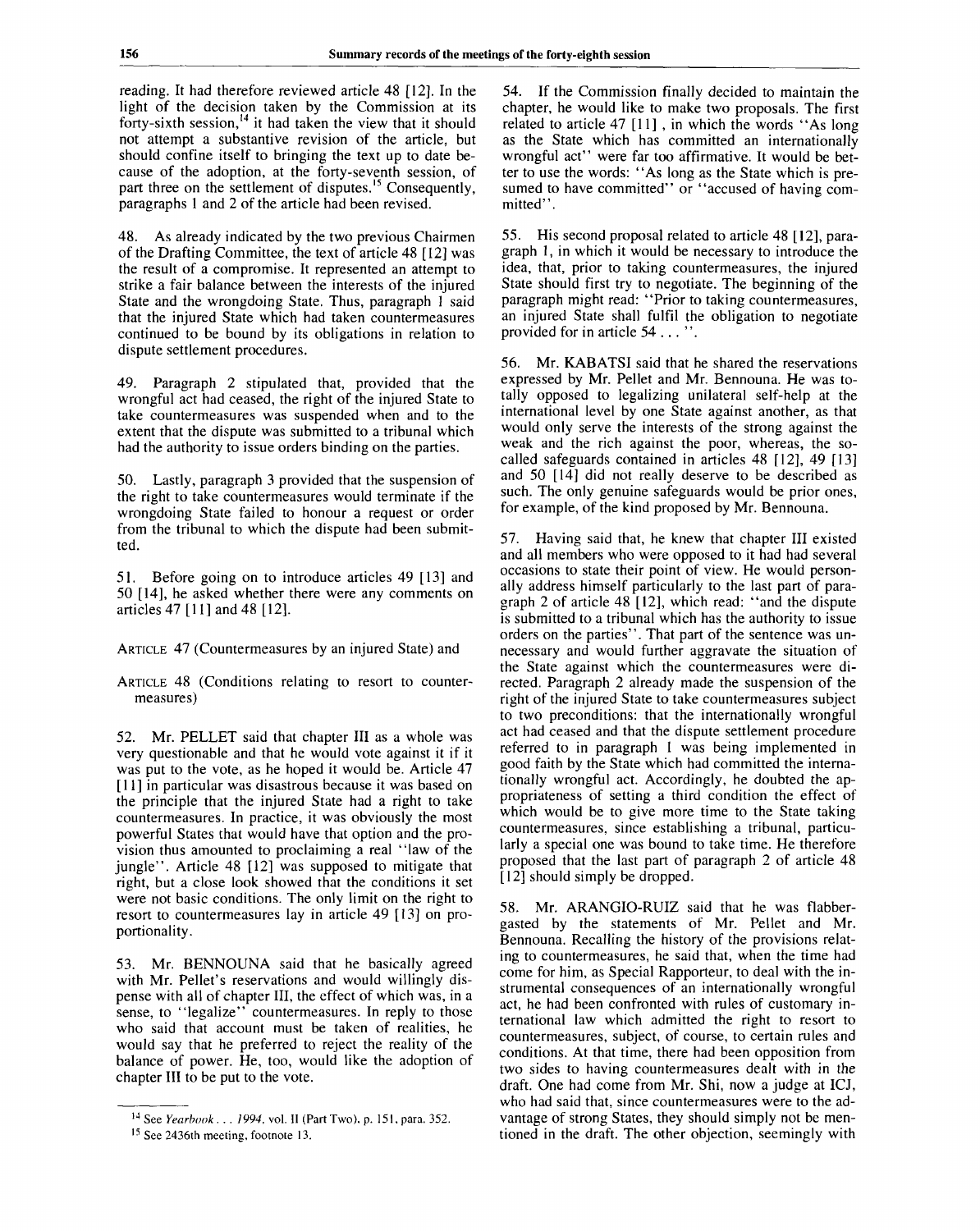different motivations, had been put forward in the Sixth Committee by the representative of France, who had suggested that countermeasures should not be dealt with by the Commission, but should be left to the unwritten rules of international customary law.

59. In any event, a very large majority of the members of the Commission had unquestionably wanted him to submit articles on countermeasures. Contrary to what Mr. Bennouna had said, it was not the Special Rapporteur alone who had had the idea of putting countermeasures in the draft.

60. Referring to Mr. Pellet's comments, he said that, on finding himself, as Special Rapporteur, in the position of having to prepare articles on countermeasures, he had decided to surround countermeasures with as many guarantees as possible against abuse. In that, he had been instructed directly by the Sixth Committee, where a veritable hue and cry had been raised during the forty-seventh session of the General Assembly on the subject of possible abuses of countermeasures by States. That was why, in addition to an article 11 which was a good deal shorter and better than what had eventually become article 47 [11], he had proposed an article 12 entitled "Conditions relating to resort to countermeasures", paragraph 1 of which had read:

"1. Subject to the provisions set forth in paragraphs 2 and 3, no measure of the kind indicated in the preceding article shall be taken by an injured State prior to:

 $(a)$  The exhaustion of all the amicable settlement procedures available under general international law, the Charter of the United Nations or any other dispute settlement instrument to which it is a party;".<sup>16</sup>

61. Mr. Pellet's reaction to that proposal had been to call it revolutionary. At the current time, things had changed and Mr. Pellet had appointed himself the champion of the weak against the strong, whereas he himself was supposed to be the champion of the strong against the weak. Incredible as it might seem, the member of the Commission who had accused the former Special Rapporteur of being a revolutionary was now calling him a reactionary.

62. Mr. Bennouna seemed to be inventing an obligation to negotiate, having discovered at the last moment that negotiation was a means of settlement to which the parties to a dispute had to resort. Yet that obligation was set forth in Article 33 of the Charter of the United Nations and was quite clearly referred to in paragraph 1 of draft article 12 as proposed by the Special Rapporteur.

63. Mr. LUKASHUK said that he understood the doubts expressed by Mr. Pellet, Mr. Bennouna and others on the subject of countermeasures. However, it was obviously too late to change what had already been accomplished. The existence of countermeasures was a reality and Governments were manifestly not about to renounce it. The Commission had been accused of lack of realism, but it had to show both realism and idealism

in the decisions it was called on to take. That being so, it could not overlook the fact that countermeasures were an essential element of a realistic mechanism of international law. The Commission could not, even if it wanted to, change the existing situation at the drop of a hat. Moreover, and he agreed with Mr. Arangio-Ruiz on that score, the draft did place a certain limit on countermeasures and that limit would disappear if all provisions on the subject of countermeasures were removed from it. As the proverb had it, the road to hell was paved with good intentions. The best course would, in his opinion, be to await the reaction of States to the draft.

64. The discussion in the Commission and the differences of opinion expressed testified to the fact that the Commission had for many years found itself unable to find a solution to a problem of great importance. That was the only conclusion that could be drawn in practice.

65. Mr. FOMBA said that, whatever they were called, countermeasures were a reality. Nonetheless, the purpose of article 47 [11], in particular, was to recognize the right of States to take countermeasures, and that was tantamount to excluding the weak countries from the possible and highly desirable benefit they could or should derive from the regime of responsibility being proposed by the Commission and so in a sense to recognize the law of the strongest. If the Commission really had to recognize the right to take countermeasures, it would have to ring that right round with draconian substantive conditions in order to mitigate very significantly, if not avoid, the prejudice that such a right would cause to the weak countries. That did not apply, in general, to the proposed provisions. Bearing in mind that all of the Commission's work ranged between what was possible and what was desirable, the Commission had in the present case perhaps arrived at the threshold of what was possible.

66. He supported in large measure the reservations expressed by Mr. Pellet and Mr. Bennouna and was inclined to favour the idea of a vote on some articles. Mr. Bennouna's proposal seemed to be on the right lines, even allowing for Mr. Arangio-Ruiz's explanation in that connection. He was grateful to Mr. Arangio-Ruiz for having refrained from supporting the strong against the weak and for having emphasized the impartial, neutral and intermediary nature of his position, which he himself had never doubted.

67. Mr. Sreenivasa RAO said that part two, which dealt with the consequences of a wrongful act and incorporated chapter III on countermeasures, was one of the most difficult with which the Commission had had to grapple, not only because it had been necessary to reconcile the divergent positions, of the Special Rapporteur and other members on the one hand, and of a group of members including Mr. Rosenstock, on the other, but also because it was virtually impossible to reflect the basic realities of international society in a text of that kind.

68. In his excellent eighth report, the Special Rapporteur had identified the various abuses to which countermeasures could give rise, had warned against such abuses and had endeavoured to fashion a regime to control those abuses. On the other hand, Mr. Rosenstock and other members had argued that, given the state of international society and the lack of institutions to respond

<sup>16</sup>  *Yearbook . . . 1992,* vol. II (Part Two), p. 27, footnote 61.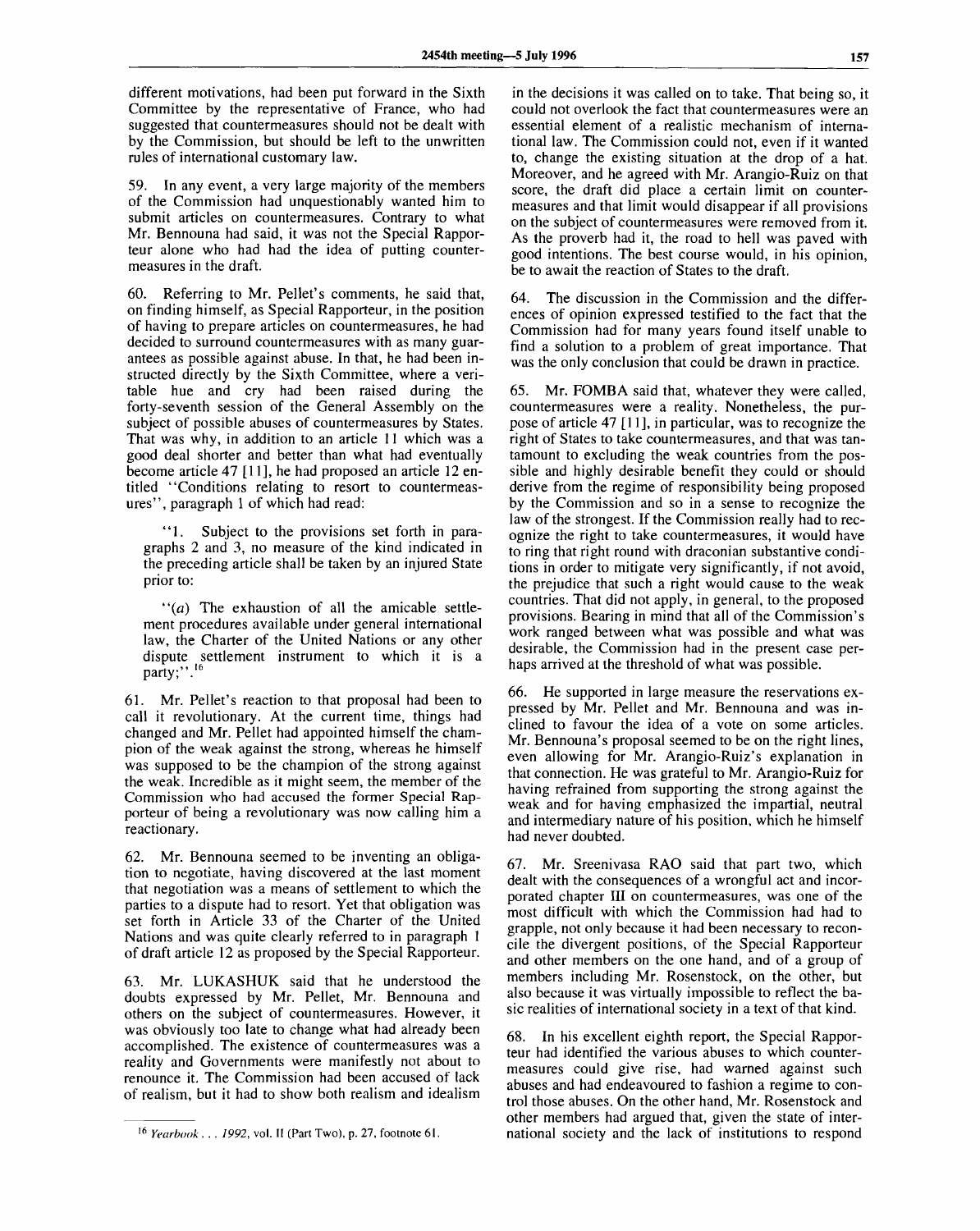without delay, in the event of a wrongful act, it had been necessary, in the regime of State responsibility, to preserve a measure of freedom and to build in a certain element of deterrence through countermeasures. Both perspectives were reasonable and respectable and were based on the logic and preferences of those who espoused them and on their understanding of what was just for international society in a given situation.

69. Other members of the Commission, including Mr. Shi and himself, had made a number of observations over the years which were not reflected in the draft articles under consideration and which had not in fact really been heard because the two opinions he had referred to had clashed sometimes violently and it had not been possible for other opinions to be expressed and for certain members of the Commission to make their contribution to the debate. For that reason, he felt duty-bound at the current stage to express his complete disagreement with chapter III for the various reasons he had mentioned whenever he had had an opportunity to do so during the consideration of the topic.

70. Like Mr. Shi, he had initially simply wondered whether it was possible to try to elaborate, in the case of a concept as controversial in practice as countermeasures, a regime that was acceptable to the majority of States. Secondly, on several aspects, the general principles, namely, the so-called primary rules, had not been developed or, if they had been, they remained controversial both as to their scope and as to their elements and the specific nature of their application in international law. That was particularly true in the case of the non-use of force and the maintenance of international peace and security in general, international trade law, human rights and environmental law. There was a tendency to project the choices of a State or a group of States as community decisions without basing those choices on the common interest which could be developed only through the democratic participation of all States in the debate and after genuine attempts to arrive at a consensus. Some sometimes had a tendency to try to crystallize their position as norms before others understood all the implications and had had the possibility to propose alternative solutions. That was why they had ended up with an unsupportable, contradictory and unjustified regime for countermeasures. No State should be encouraged to decide unilaterally to take the law into its own hands, no matter how real the provocation to which it reacted.

71. Turning to the draft articles under consideration, he expressed his full support for the comments made by Mr. Bennouna and Mr. Pellet. Like them, he would ask for chapter III to be put to the vote if the specific proposals he was about to make were not deemed acceptable.

72. He proposed that paragraph 1 of article 47 [11] should be replaced by the following:

"1. The State which has a reason to believe that an internationally wrongful act has been committed involving significant injury to its rights is entitled to take countermeasures subject to the conditions and restrictions set out in this chapter.'

73. Paragraph 2 of article 47 [11] would remain unchanged. Paragraph 1 of article 48 [12] should be replaced by the following:

"... Before taking countermeasures, the State which has suffered, in its opinion, significant injury to its rights shall fulfil the obligations in relation to peaceful settlement of disputes inscribed in the Charter of the United Nations, and in particular Article 2, paragraph 4, and Article 33, and obligations of dispute settlement arising under part three in respect of any other binding dispute settlement procedure in force between itself and the State which is alleged to have committed the internationally wrongful act."

74. In his view, it seemed advisable to refer expressly to the provisions of the Charter which dealt with the non-use of force and the different methods for the peaceful settlement of disputes.

75. Paragraph 2 of article 48 [12] should be deleted and paragraph 3 replaced by the following:

"3. A failure by the State which is alleged to have committed the internationally wrongful act to honour a request or order emanating from the dispute settlement procedure shall entitle the State alleging injury to its rights to take recourse to such remedies as are approved or ordered by the particular procedure of settlement of dispute involved."

76. The trouble with the existing wording was that, if the State accused of the internationally wrongful act defaulted, the injured State would be free to act as it saw fit, and that was tantamount to making the law of the strongest prevail. It would be preferable if the dispute settlement procedure that had been initiated continued to apply.

77. Mr. PELLET said that Mr. Arangio-Ruiz should not take criticisms of the draft articles as personal attacks. Nonetheless, it was true that, insofar as article 47 [11] endorsed countermeasures, which were available only to powerful States, he was conservative and that part three seemed excessively innovative having regard to the state of international law. The sole limitation on countermeasures was the dispute settlement procedures set forth in part three, in other words, provisions that were totally unacceptable in the existing state of international society.

78. With regard to Mr. Lukashuk's comment, the fact that the Commission was well advanced in the consideration of the topic should not prevent its members from trying to improve the provisions when they considered them unacceptable—and Mr. Sreenivasa Rao's proposals in that connection were judicious albeit insufficient—or from rejecting them. In fact, chapter III could be dropped without difficulty since countermeasures were not indispensable for a regime of responsibility, which could be applied without prejudice to such measures.

79. Mr. TOMUSCHAT said that he supported the text of chapter III, which was an excellent and balanced compromise. It would be a complete mistake to assume that the small States were the "good guys" and the big States the "bad guys": any State could commit an inter